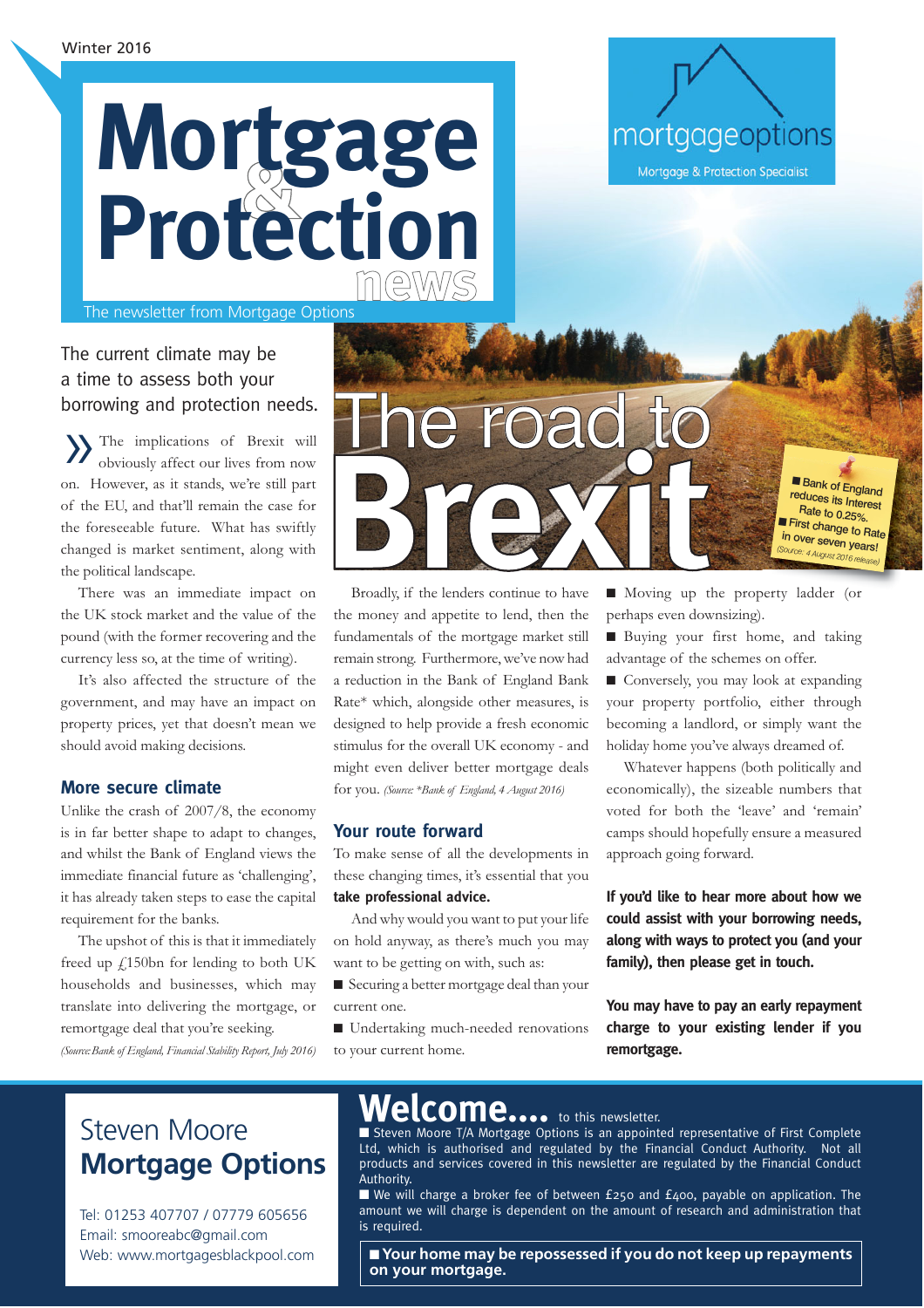

### 'Be fearful when others are greedy, and greedy when others are fearful'. (Warren Buffett - one of the world's most successful investors)

»This quote is possibly opportune in the current climate, and whilst it's directed more at holding an investment portfolio, much of what you do with your own borrowing and protection requirements also relates to investing in your current and future needs.

So whilst you don't want to be reckless, you should consider the opportunities that may be out there for you.

One of these may be to **remortgage** onto a better deal than the one you're currently on. In short, you remain where you are, but simply try to find a deal that'll cost you less each month, or perhaps one that will generate additional funds to enable you to undertake key home improvements.

The good news is that there are still decent (and in some cases, improved) deals out there, particularly if you're currently sitting on your lender's Standard Variable Rate (SVR).

You may even decide to utilise some of the mortgage payment money you save to provide additional **protection** for yourself (and perhaps family too) in the way of life assurance, or cover against illness, injury, or job loss.

Alternatively, even though you may enjoy a lower rate of interest from a new deal, you could decide to maintain the level of payment, if possible, enabling you to **pay off the loan sooner than expected.**

### **Benefit of Advice**

In short, there's simply a massive range of options on offer to meet both your borrowing and protection needs. So it makes sense to take advantage of calm, sensible and professional financial advice.

And that's before we even mention the raft of 'tighter' rules, which apply stricter 'evidencing of income' and 'affordability' measures to ensure that borrowers are stress-tested to see if they can not only meet current payments, but also be able to cope should the interest rate rise.

Even here, different lenders may interpret the rules in alternate ways, meaning that if you can't get the loan you need from one lender, the answer may not be the same elsewhere. Hence the benefit of securing advice from someone that is dealing in this marketplace day-in, day-out.

#### **Hold your hand throughout**

We are also aware that you may have time-pressed lives, so we can hold your hand throughout the process, and liaise with the various parties along the way.

We already help a whole range of clients, from those who are new to home ownership, have a home and may want to move up (or down) the property ladder, or simply want to stay put and seek out a better deal, or require further funds. We recognise that each situation is different and needs to be tailored accordingly.

**To hear more, please get in touch. You may have to pay an early repayment charge to your existing lender if you remortgage.**

■ **Your home may be repossessed if you do not keep up repayments on your mortgage.**

# Protecting your Income

**Only one in five of us have Income Protection cover in the event of becoming too ill or disabled to work. Yet the same survey showed that a sizeable 42% have experienced income loss in their working lives due to serious illness.**

(Source: Zurich survey, July 2016)



Whilst you may have life cover in place, how would you (or the family) cope if a wage earner was off work for a long period of time? You may think it won't happen to me, and that'll hopefully be true, but it does happen!

To give you a feel for how this may impact upon families, a couple of years back the 7Families charity-led initiative was set up to deliver financial support for a year to seven selected families. These are families who've lost their main income through a serious or long-term illness, or disability, and didn't have any financial support in place.

For them too, the unexpected was very much that. Along with assisting families that were facing financial meltdown, it provided an opportunity through real life situations to demonstrate the importance of families planning financially to help lessen the impact should the worst ever occur. You can find out more at: www.7families.co.uk

By checking out the website, and also completing its 'How Financially Invincible are you' test, you may then agree that: *'it's possibly far better to have cover in place and not need it, than to need it, but not have it'!* So do get in touch, and we can take you through the options.

**As with all insurance policies, terms, conditions and exclusions will apply.**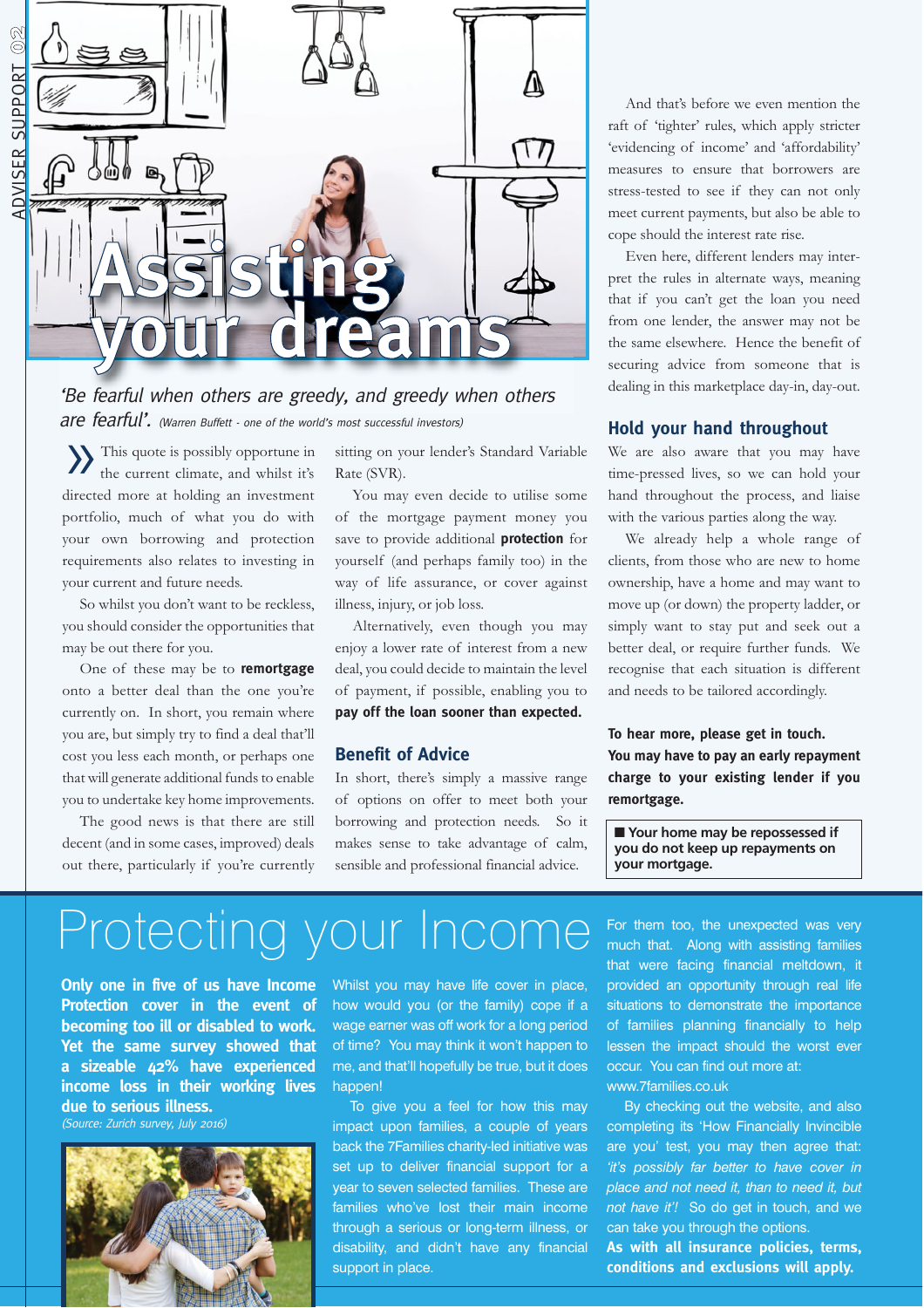# $JOC$ **Housekeeping**

One of the biggest areas to experience an immediate impact from Brexit was housebuilding, and we take a look at how that may affect the **First-Time Buyer,** along with some options on offer.

»Brexit has added an extra dimension to two key elements of the property marketplace that are closely interlinked; **buy-to-let landlords/renters,** and **first-time buyers.**

Housebuilders (along with the banks) were one of the initial sectors to see their stock market price fall. This was swiftly followed by a number of investment businesses initially suspending trading in their 'property funds', as a result of an increase in redemption requests after the EU Referendum vote.

Of course, things may well settle down as the markets get a better feel for the way forward. On top of this, let's not forget that housebuilding remains a top priority for the government - with its aim to build one million new homes by 2020.

*(Source: gov.uk announcement, October 2015)*

Although some commentators are not that confident the government will hit this target, meaning buy-to-let landlords (who do have their own separate raft of tax issues to contend with), may still be quietly confident if rental demand rises, due to a slowdown in housebuilding, plus any reluctance to currently commit to property purchases due to the market climate.

### **Help-to-Buy schemes**

However, the government also has in place various Help-to-Buy schemes that **largely** target the first-time buyer. It's this group that will obviously benefit if concerns over Brexit results in house price inflation either levelling off or perhaps falling.

So far, these schemes have enabled over 160,000 people to buy their own home, with 94% of all completions taking place outside London, and 80% of the take-up coming from first-time buyers.

*(Source: gov.uk, Help-to-Buy, June 2016)*

■ **Mortgage Guarantee scheme** (UK-wide) This works in a similar way to a normal mortgage, except the government can give lenders the option of providing a guarantee of up to 15% of the loan amount, alongside the borrower's deposit of at least 5%.

This mean that the borrower can benefit from the interest rates on better loanto-value deals (ie 80% LTV). However, irrespective of the guarantee, they would still be responsible for paying back the full loan amount. This scheme will run until 31 December 2016.

■ **Equity Loan scheme** (England & Wales, with similar schemes elsewhere in the UK) In this scenario the government lends the borrower up to 20% (up to 40% for Greater London) of the cost of a newly built home, so in this instance, the borrower would only need a 5% cash deposit, and a 75% LTV mortgage to make up the rest. Again, this opens up access to the better rate deals.

The borrower won't be charged fees on the 'up to 20%' figure for the first five years of owning the home. The government would then get 20% of the future sale value.

■ **Shared Ownership scheme** (UK-wide) If the borrower can't quite afford (or secure) the mortgage on a sizeable percentage of the home's value, then this scheme offers the chance to buy a share of the home (between 25%-75%) and pay rent on the remaining proportion. Then down the line, the borrower could purchase a bigger share of the property.

#### **To conclude**

This is just a brief outline of some of the schemes on offer (with the same or similar set-ups throughout the UK) and, of course, various terms and conditions would apply.

If interested, it shows that choices do exist largely, but not always exclusively, for the first-time buyer, and as part of that process we can help identify the most suitable mortgage loan for your needs.

■ **Your home may be repossessed if you do not keep up repayments on your mortgage.**



DID YOU KNOW that a massive 58%\* of all UK adults don't have a Will in place.

In which case, consider this situation: A family with young children, where both parents sadly perish in a car accident (and a Will or Guardianship arrangement isn't in place); the children are likely to be initially put into Care - irrespective of a loving family that may be around them! So, it's not just about money.

In general, not having a Will would mean that a person dies intestate. Whilst their spouse (or registered civil partner) will be the first person entitled to the estate, they may not inherit all of it. If a couple aren't married, then the situation could be even more problematic!

Also, without a Will the whole process is slowed down dramatically, often meaning that the family may face financial worries, at the same time as having to cope with the loss of a loved one. *(Source: \*Survey by unbiased.co.uk, October 2015)* **The Financial Conduct Authority does not regulate Will writing.**